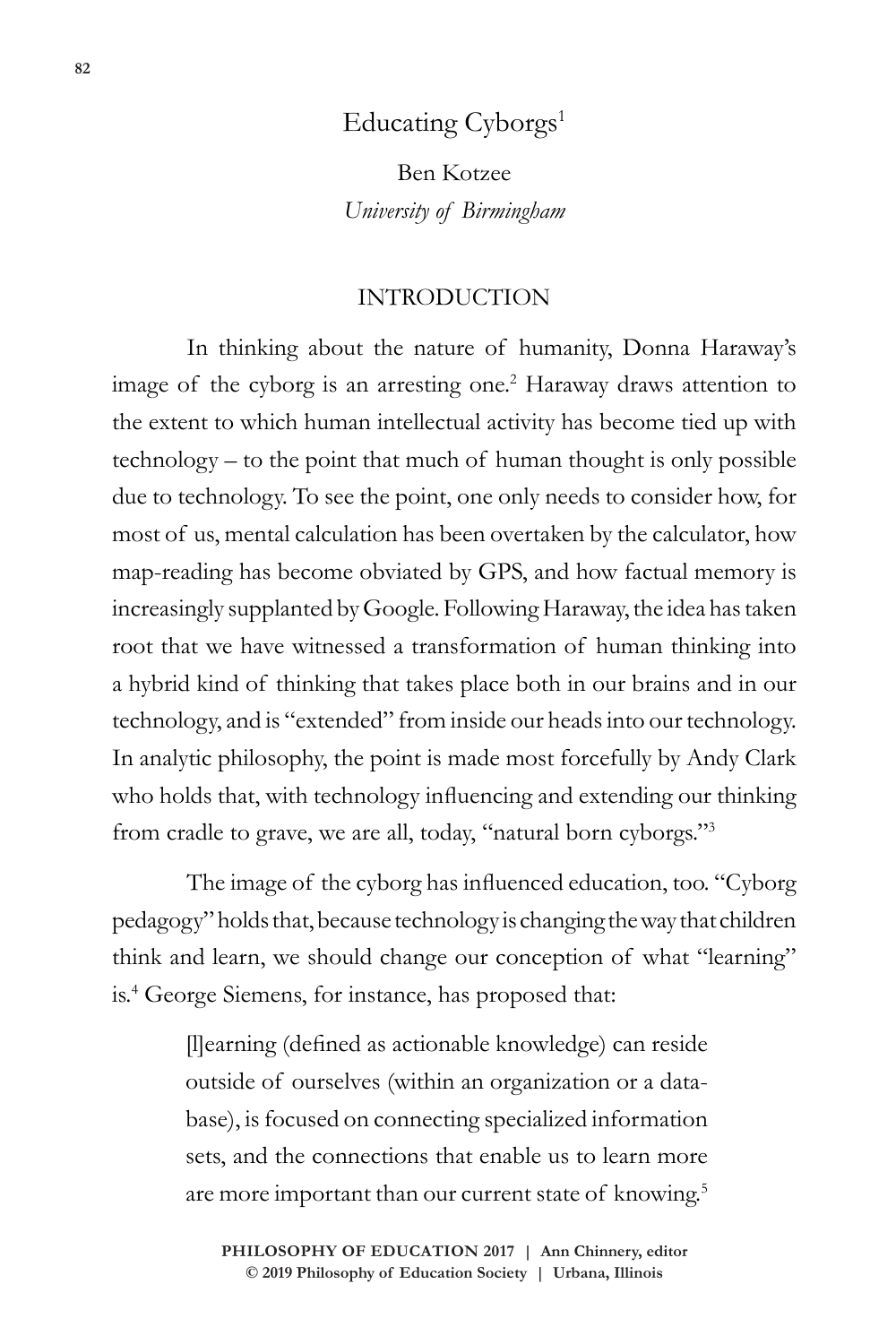#### **Ben Kotzee 83**

If Siemens is correct, this sounds an ominous note for the traditional knowledge that we used to expect children to learn in school. Take the case of memorizing facts or mastering mental calculation. If improving technology makes it possible for children to rely more and more on external aids (pocket calculators, Google, etc.) to bolster and extend their own mental resources, is it still necessary to teach traditional school knowledge (such as mental arithmetic, recall of facts, etc.)? If children can calculate using a calculator, or can find facts using Google, why should we insist that they master mental calculation or build up a store of factual knowledge at all? S. Orestis Palermos and Duncan Pritchard ask exactly this question when they stress that education has *always* relied on the use of *some* technological aids to assist thinking.<sup>6</sup> If we can accept, as a matter of course, that pupils should be able to use pen and paper to work out mathematical problems and – in many settings – calculators, why should we not go further and let them Google during exams?

In this essay, I make a connection between the debate about posthumanism and debates about learning. I hold that, while suggestive, cyborg thinking is tangential to our real concerns in studying education. As an alternative, I endorse an account according to which it is not the *mind* that is extended, but our knowledge gathering *practices*.

#### FROM CYBORGS TO CYBORG PEDAGOGY

In her "Cyborg Manifesto," Haraway notes the extent to which technological advances have begun to complicate the nature of human identity, of what it means to be human. What Haraway wrote about in 1991 is even more the case in 2017. Consider how much of what we do depends utterly on technology: I found my way to this venue using the GPS on my phone, on the way I found today's news on my laptop, in the gym my watch tells me how hard to train (mostly harder). If you wear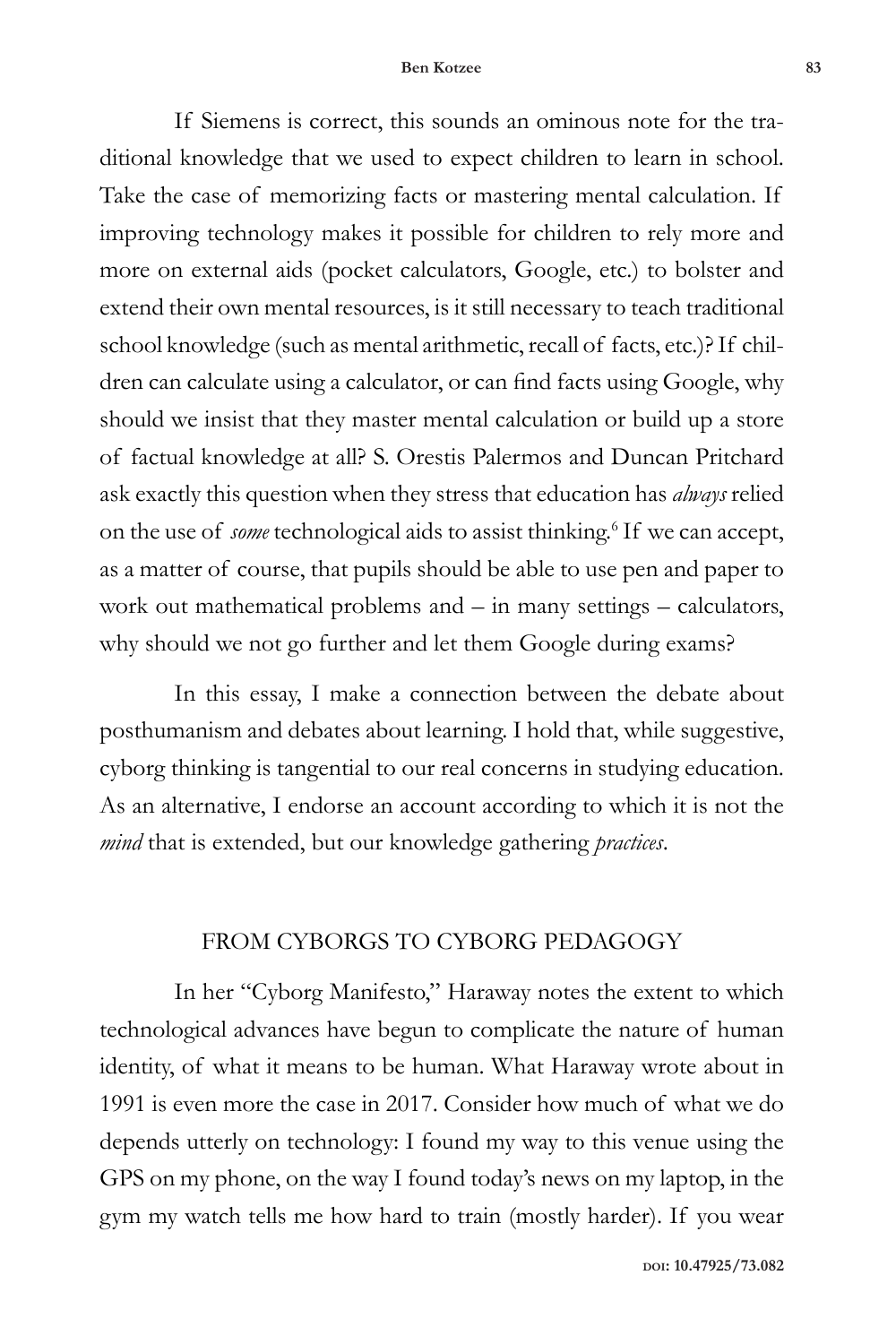a pacemaker or insulin pump, technology helps to keep you healthy or, even, alive. As Andy Clark notes, our technology literally begins to feel part of us. He writes:

> As technology becomes portable, pervasive, reliable, flexible, and increasingly personalised, so our tools become more and more a part of who and what we are …The temporary disability caused by a dead battery is unnerving. It seems we just aren't ourselves today. (The loss of my laptop … underlined this in a painfully personal way. I was left dazed, confused, and visibly enfeebled – the victim of the cyborg equivalent of a mild stroke.) $<sup>7</sup>$ </sup>

Because we have become so dependent on technology, Haraway argues that today, "we are all chimeras, theorised and fabricated hybrids of machine and organism, we are cyborgs."8 Clark and, to a large extent, Haraway stress that this conclusion should not strike us as particularly weird. In *Natural Born Cyborgs* Clark holds that, to a large extent, it was always thus; people have *always* depended on tools to help them think. Take Clark's "Extended Mind Thesis" (EMT; worked out with David Chalmers). The EMT is the thesis that the human mind is not only contained in the head, but extends outwards into the tools that people use to aid their thinking. The central argument for EMT is found in Clark and Chalmers's point about the parity of thinking processes that take place in the head and outside it. Clark and Chalmers hold that:

> If, as we confront some task, a part of the world functions as a process which, *were it done in the head*, we would have no hesitation in recognizing as part of the cognitive process, then that part of the world *is*… part of the cognitive process.<sup>9</sup>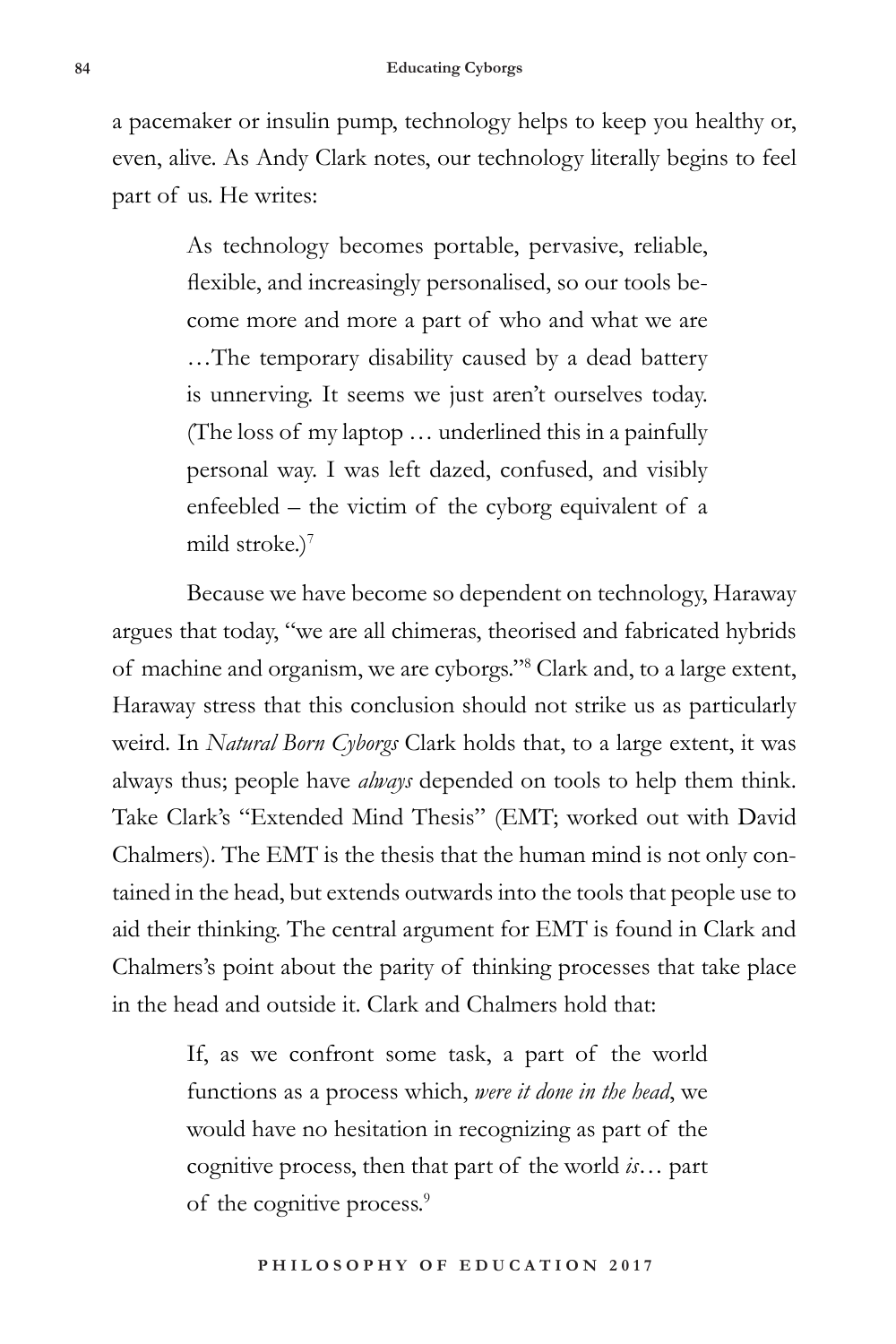To see the point, consider the following example:

Two friends, Inga and Otto, arrange a meeting for a few days from now. The agreement is that they will meet at the Museum of Modern Art (MOMA) at 11am on a certain day. Inga has a fantastic memory and memorises all her appointments every day. On the day of the appointment, she remembers that she has fixed to meet Otto and goes to meet him at MOMA at 11am. By contrast, Otto suffers from a medical condition that has affected his memory and really struggles to remember appointments. To compensate for this memory problem, Otto keeps a scrupulous diary. The day of the appointment, Otto looks up his activities for the day in the diary. He sees that he has written down that he must meet Inga at MOMA at 11am. He goes there at 11am and the friends meet one another.<sup>10</sup>

Clark and Chalmers's argument is this: If you are happy to grant that Inga's *memory* is part of the thinking process that gets her to arrive at MOMA on time, why would you not grant Otto's *diary* that same status? If Inga *knows* that her appointment is at MOMA at 11am (because she remembers it), why should we not say that Otto *knows* this too (based on what he has written down in his diary)? Crucially, note that, if you are happy to say that part of Otto's *knowledge* is contained not inside his head, but in his diary, then you are happy for Otto's very knowledge to extend outside of his head and into his diary. This is Clark and Chalmers's extended mind thesis: the mind is not contained solely in the head, but can be contained in our technology. Today, this means not only our diaries, but our computers, or our mobile phones, or satnavs. If what Clark and Chalmers and Haraway note is true, my mobile phone not only helps me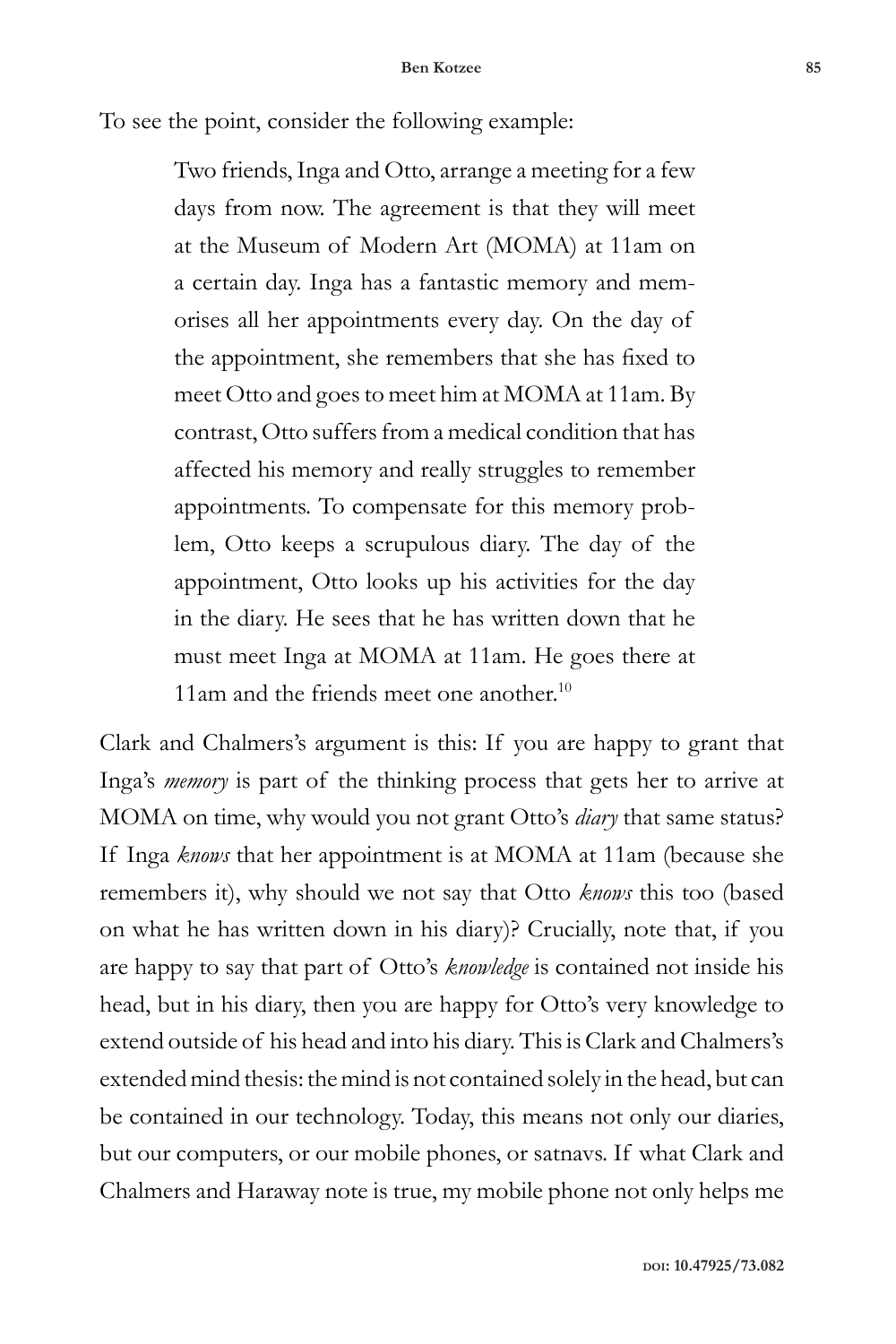think, it is part of my thinking. Thinking of humans as cyborgs changes our conception of what it means to be human today; "posthumanism" is a critical and questioning stance to the nature of being human.

I would like to stress two things about the "post-humanist" turn of thought. First, posthumanism has deep roots in phenomenology and in philosophical thinking regarding materiality. Thinkers in the phenomenological tradition (e.g. Merleau-Ponty, De Beauvoir, or, more recently, Dreyfus) have long attacked mentalist pictures of human thinking and stressed that human thinking or what it is to be human is not to be found in the realm of thought or mind, but in the realm of the body. The posthumanist way of thinking takes this to the next level by holding that "materiality" is not only about the biological body, but even includes non-biological extension of the body (e.g. technology). If post-humanist thinking calls into question what we humans are *now*, however, it also draws into question what we ever were. As Clark holds, if technology has changed the very nature of what we are as creatures today, this equally draws into question what human nature is and was all along. Posthumanism is not just a point about minds and technology, but about the involvement of our bodies (and, as it turns out, our tools) in thinking.

A second important matter is that many posthumanist thinkers see this metaphysical claim about the nature of the human – that there is no pure "human" but blurred lines between animal, human, and machine – as a *political claim*. Haraway writes that "a cyborg world might be about lived social and bodily realities in which people are not afraid of the joint kinship with animals and machines, not afraid of permanently partial identities and contradictory standpoints."11 Also, Charles Garoian and Yvonne Gaudelius, for instance, see this reconception of human identity along "cyborg" lines as an act of *resistance*. They argue that the cyborg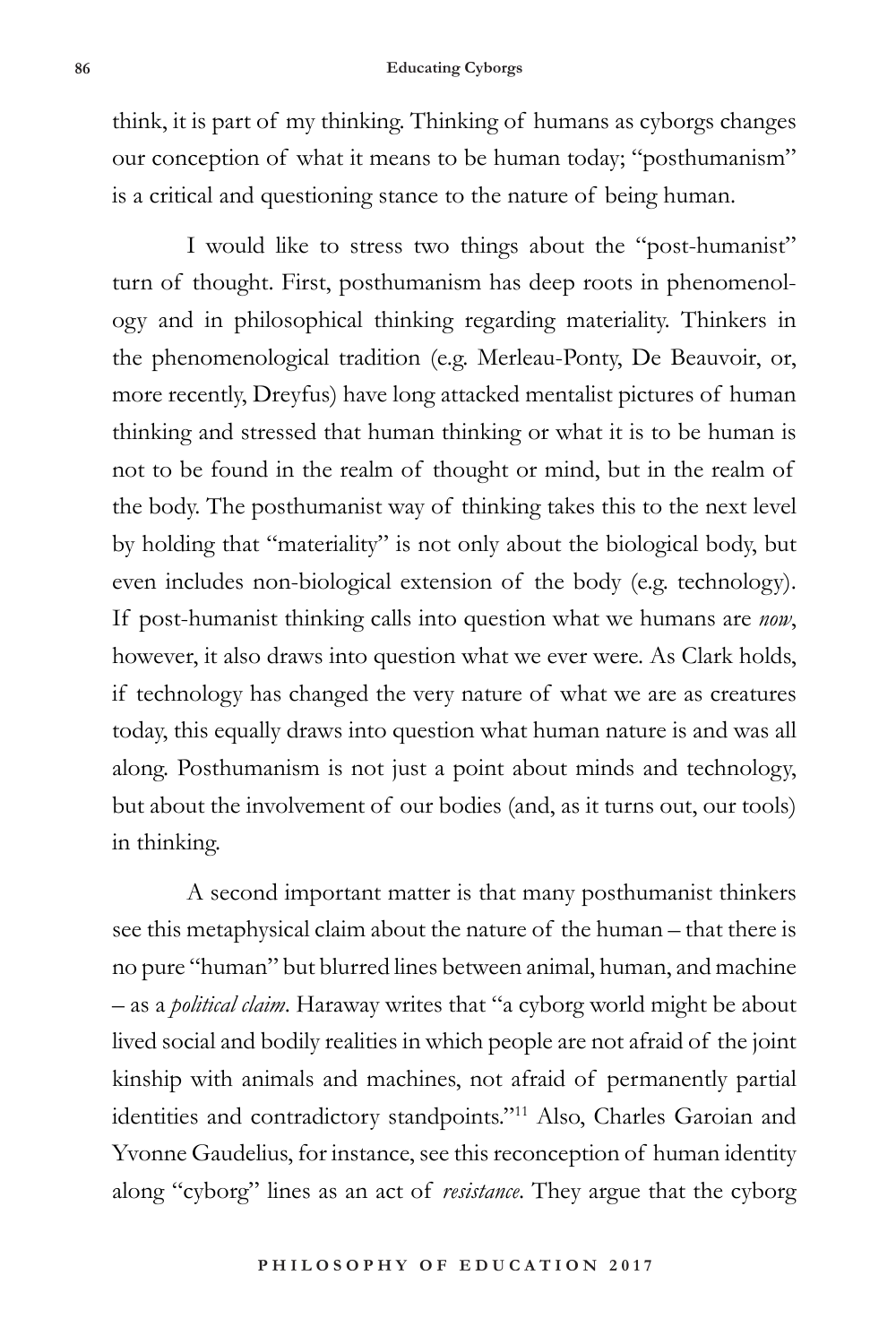"serves as a complex metaphor that represents the body/technology hybrid while it exposes the cyborg's dialectical pedagogy of inscription and resistance."12

The political project behind posthumanism is to liberate people from preconceived notions of identity that have, perhaps, been foisted on them. What is called "cyborg pedagogy" (Angus, Cook, and Evans, 2001) is part of this political project. According to Rosemary Klich, cyborg pedagogy:

> suggests an approach to learning that considers specific manifestations of the posthuman being within pedagogical process, encourages students to examine their own existence within a "posthuman condition," and positions the learner as part of a network of material and mediatized components.13

As Klich explains it, what is so particularly liberating about cyborg pedagogy is that it encourages students to question the essence of being human and, with it, the essence of human knowledge. Indeed, Tim Angus, Ian Cook, and James Evans, who did much to popularize the term "cyborg pedagogy," advocate:

> an approach to teaching and learning which takes as its nemesis the "banking system of education" where, to summarise it crudely, students are encouraged to learn dominant understandings of the world and to repeat those dominant understandings back in assessments which determine their academic progress (Giroux & McLaren, 1994; hooks, 1994). These understandings are, not surprisingly, structured through the binary oppositions that Haraway sees as fundamental to such  $exclusions$   $<sup>14</sup>$ </sup>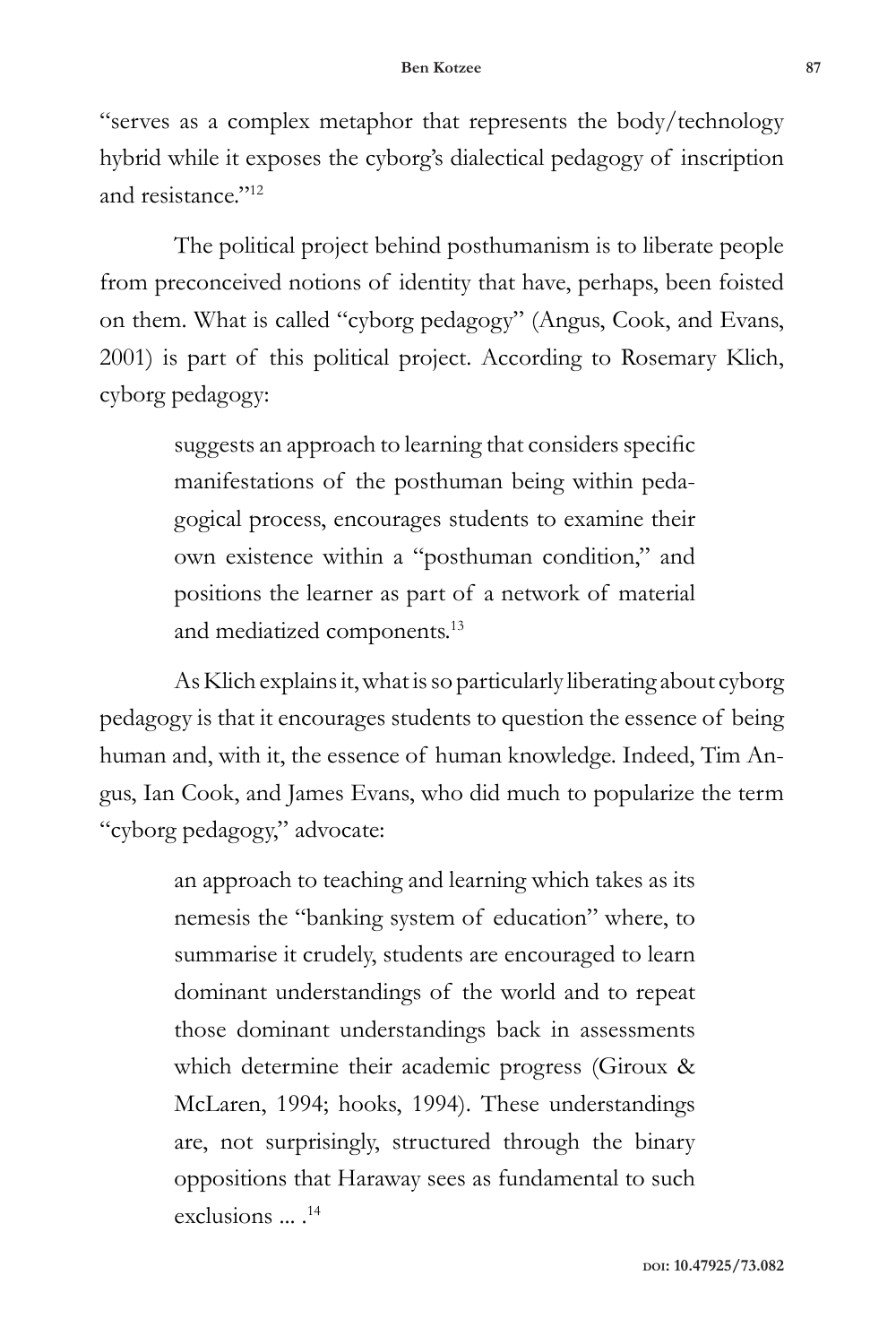Instead, they call for a pedagogy that encourages "students to (a) identify and be critical of these binary logics in action …, and (b) undercut and/or find spaces between them in order to undermine the forms of domination which result from their taken-for-granted use."15

Advocates of cyborg pedagogy hold that *the very realization that we may be cyborgs* is educationally important. Really, cyborg pedagogy is not about advocating a particular view regarding technology, or cultivating in students a particular relationship with technology, but about getting students to question human identity and the nature of human thinking. In all of this, one may say, the cyborg is a metaphor or a stalking-horse for what is really at issue: human identity. Because the thrust of cyborg pedagogy – that we should encourage students to question what it means to be human – relies on the metaphor of the cyborg, I have decided to tackle this metaphor head on and question it. Is the central claim behind posthumanism – that we people have literally become cyborgs – *right*? Because my own field is analytic epistemology, I focus in what follows more on Clark's formulation of the idea than Haraway's; however, I take their ideas to be parallel.

### CLARK'S EXTENDED MIND THESIS

Haraway and Clark hold that, despite the fact that most of us are not literally part-machine (like the Six Million Dollar Man or Bionic Woman), the pervasiveness of technology in our intellectual lives makes us, for practical purposes, cyborgs. As Clark puts it, our minds "extend" into the technology we use.

The most important objection to the Extended Mind Thesis (EMT) is the "objection from cognitive bloat." The objection goes as follows. Say that one grants that a person's mind is not located only in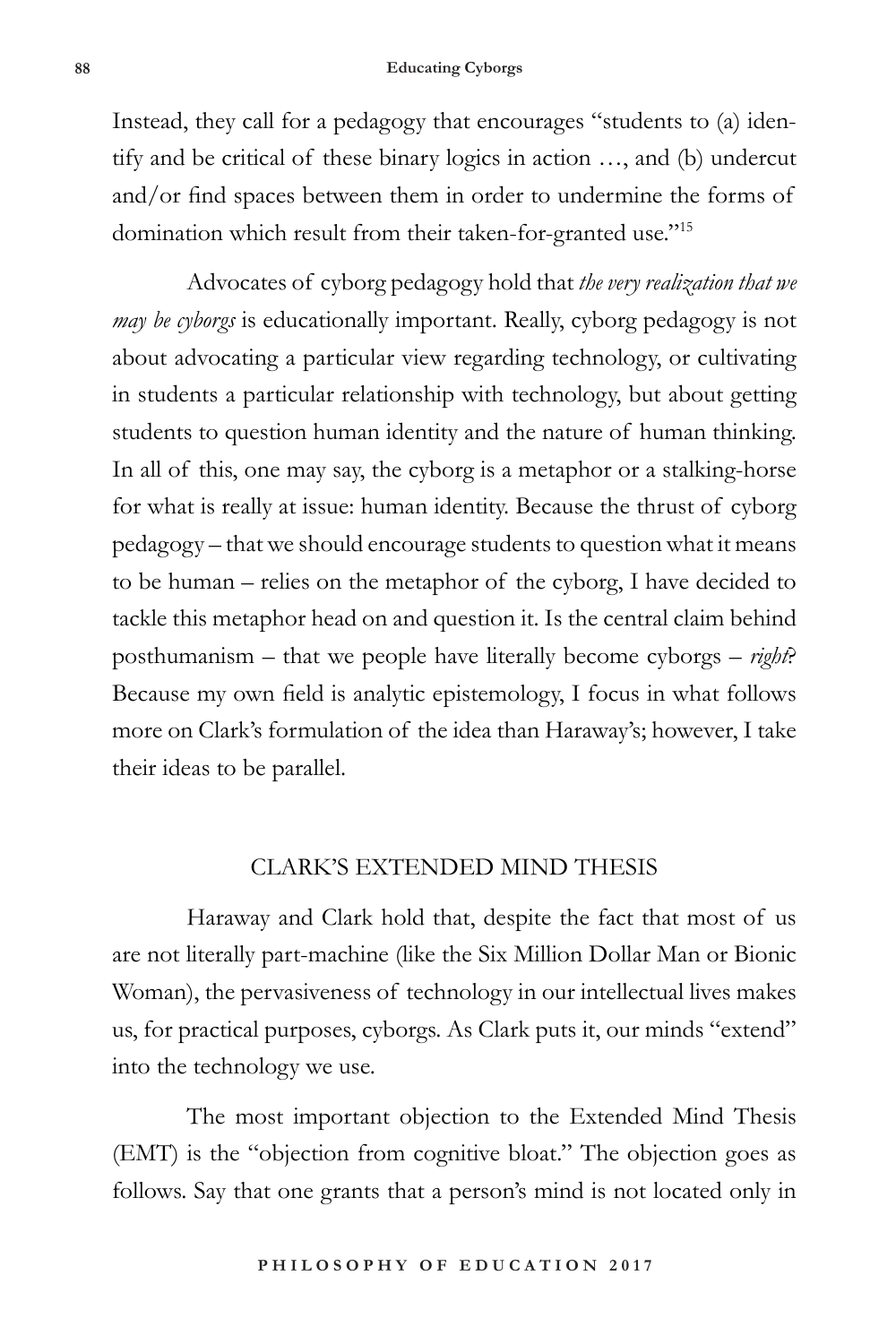their head, but extends to encompass all of the cognitive aids that they use (like notebooks, calculators, or even the whole internet). Does this mean that we must now imagine that everyone already knows everything that is contained in those cognitive aids? Take the example of looking something up in a telephone book. I do not know the telephone numbers of everyone who lives in my city; however, I can easily look up anyone's phone number (provided it is listed). Would we say that, because I can so easily look it up, I *know* the telephone number of everyone in my city? No – at best we would say that "I know how to look it up." The objection against Clark's position is this: if we extend our conception of what the mind is too easily, it will lead to our granting people too much knowledge and too easily.

Clark's response to this objection was to propose a restriction on cognitive extension to the effect that a cognitive aid would only extend one's mind if it were properly *integrated* in one's thinking. Clark holds that it is not good enough if one uses the cognitive resource only occasionally. But, he holds, a cognitive aid does become part of one's mind if (i) it is reliably available and typically invoked in one's thinking, (ii) the information in it is automatically endorsed (and not usually subject to critical scrutiny), and (iii) the information is easily accessible when required.<sup>16</sup> These conditions clearly apply for someone like Otto in Clark and Chalmers's diary example, and have come to be known as the "trust and glue" conditions for cognitive integration. Still, it is doubtful whether the "trust and glue" conditions solve the problem of cognitive bloat. To see this, consider that many university students have Wikipedia readily available on their tablets or smartphones, typically cite Wikipedia articles in what they write, and almost unfailingly endorse what Wikipedia says about matters from archery to zoology. Despite the fact that they trust Wikipedia and are cognitively "glued" to it, it is clear that they do not know everything in Wikipedia.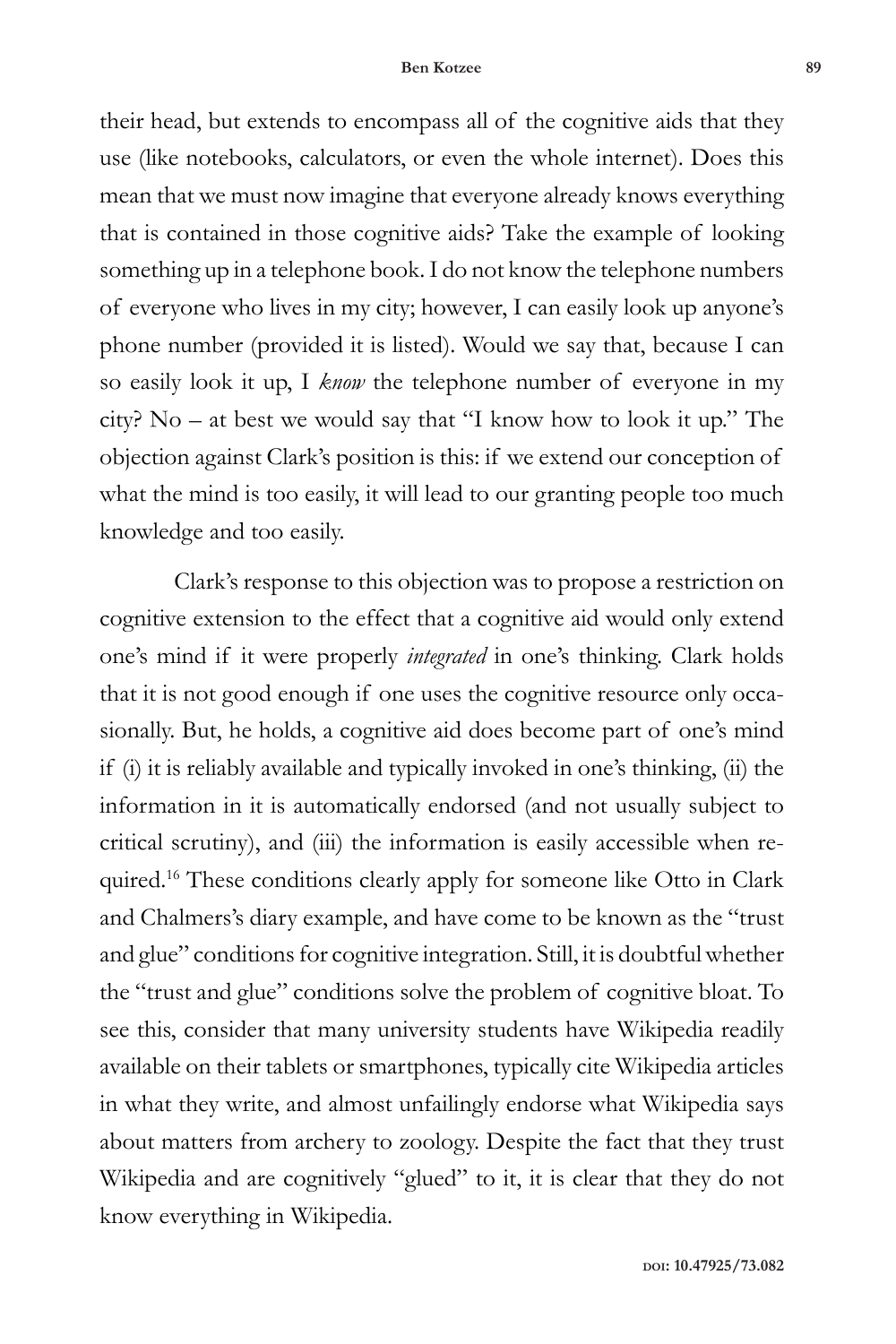#### INTEGRATION AND ASSESSMENT

The debate in this area turns on the nature of the integration of a cognitive aid with one's thinking processes. Of particular importance to education are the implications for assessment. In thinking about any educational process, being able to specify what someone knows and does not know is crucially important. In teaching, teachers must always tailor their teaching to what learners know and do not know. First, they must avoid teaching what learners already know – being told something you already know is to be "reminded" not to be taught. Second, teachers must make sure that learners genuinely come to know the (new) things that they are being taught – that what the teacher teaches is actually absorbed, cognitively speaking. If the teacher realizes that what she is communicating is not being absorbed any longer, it is best for her to stop her teaching or to go back, try again, take a break, or refresh. Simply put: teachers need to be able to assess the state of learners' knowledge in order to know where to start their teaching and where to stop. The problem that EMT creates in the context of education now becomes clear. . If the teacher must count the content of all the cognitive aids (such as the contents of Google) that a student uses as *part* of what their students know already, then it seems that students will have to be counted as "already knowing everything in Google," making it pointless to try and teach them anything, "having a capacity as great as the internet" for learning, meaning that the teacher will never have to stop her teaching. Accepting Clark's EMT clouds the picture of who exactly learns what from whom and when.

In this vein, Kenneth Aizawa provides an example to probe Clark's thinking.17 Two students, Otis and Opie, are both due to sit the same chemistry exam at the end of the term. Opie attends every class and spends some time mastering the new material after every class. Before the day of the exam, he diligently studies for the exam and, on the day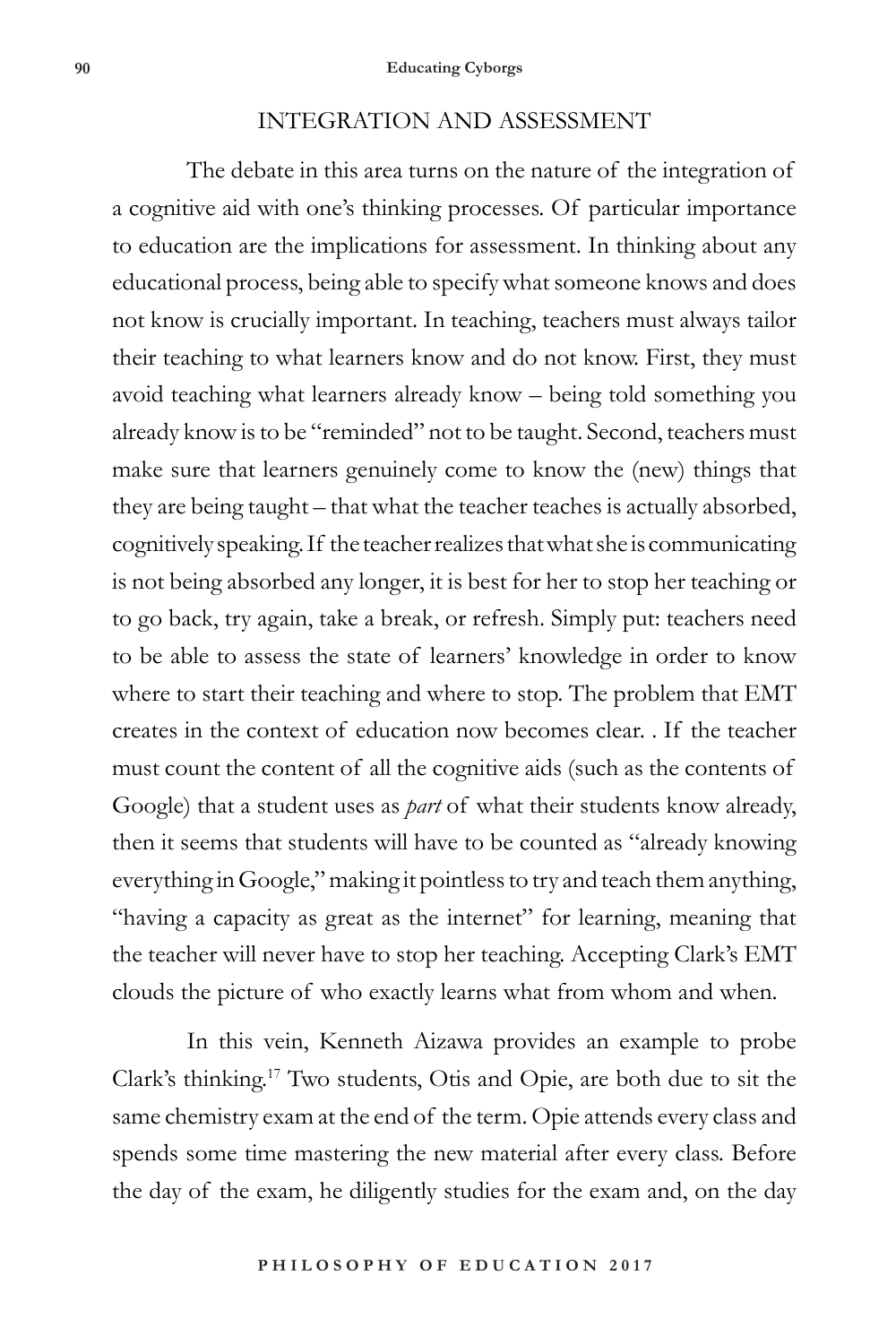of the exam, scores an A. Otis is a much less diligent student. He does not attend class and spends no time mastering the material or studying for the exam. The night before the exam, he copies all the important formulae onto little notecards and hides these away in his clothes. During the exam, he cribs from his cards. He also scores an A. The professor can recall seeing Opie in class, but not Otis; smelling a rat, she calls him in and asks how he managed to score an A on his exam. Aizawa completes the example as follows:

> the professor asks Otis how he was able to get an "A" on his first exam. Otis explains that he had basically copied out notecards for the exam, which he read during the exam. Outraged, the professor called Otis a cheater and threatens to change his grade to a "0". Otis, however, is resourceful and draws upon a philosophy class he did not sleep through one day. He replies that the information in his notecards function just like the information constituting an ordinary non-occurrent belief that his friend Opie had. It just so happens that the information lies beyond his skin.18

Aizawa points out that, as a matter of educational practice, we find Opie's epistemic behaviour much better than Otis's. This is demonstrated in the fact that we award Opie a pass mark on the exam and Otis a fail. The difference between Opie and Otis is easy to explain. While Opie has internalized knowledge of chemistry in such a way that he can answer the question on a chemistry exam independent of any cognitive aids, Otis has not and can answer the exam only with the help of an external aid (his notes).

Unfortunately, Aizawa's "exam" example will only go so far. As Pritchard and Palermos point out, *some* technology (e.g. pen and paper)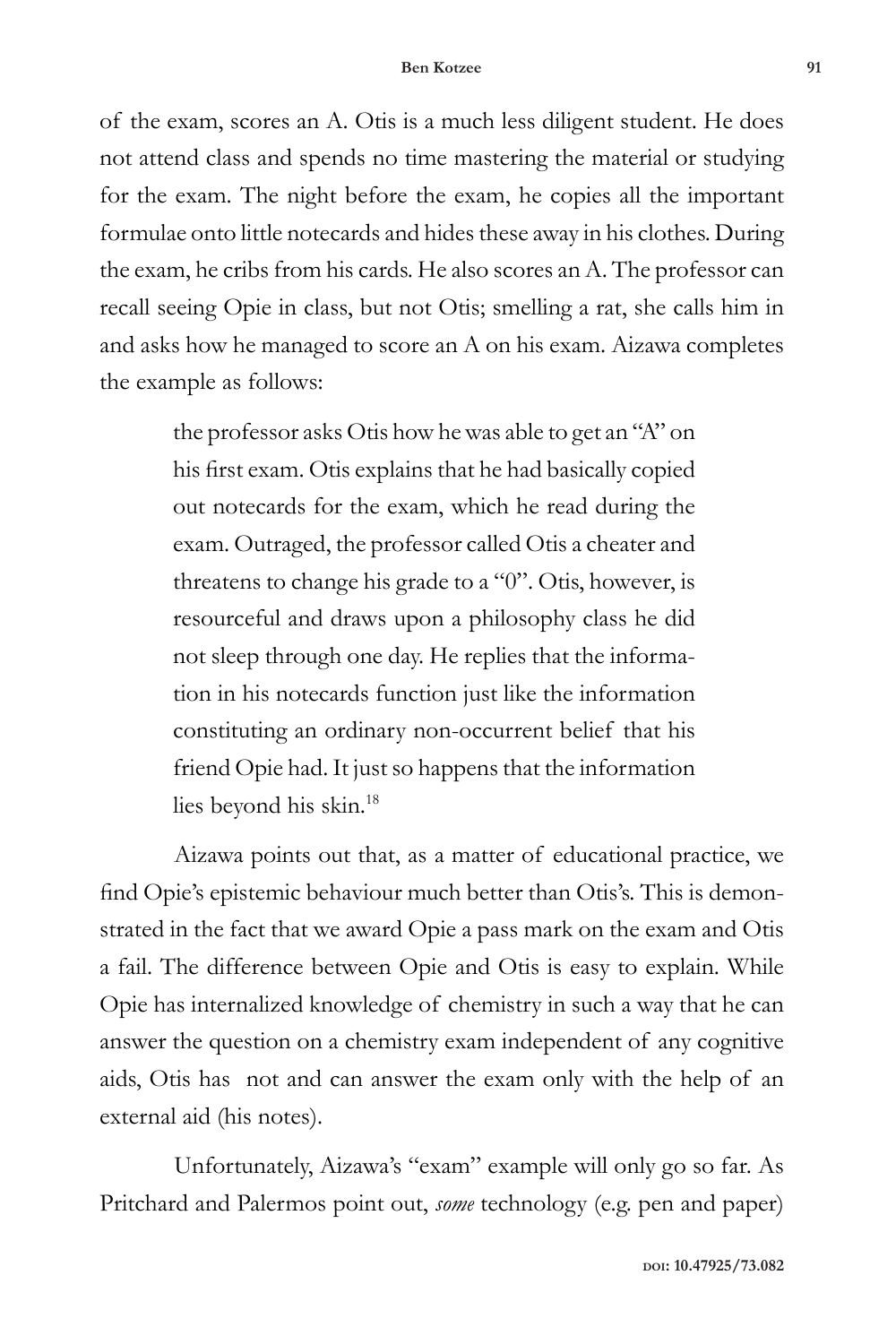is entirely allowable in all exams and other technology (e.g. a calculator in mathematics and a dictionary in foreign languages) is allowable in most exams beyond the basic level.19 The question is exactly what aids we should allow and in which exams. Indeed, Pritchard and Palermos go on to suggest that we should allow students more aids today than we used to in the past (including allowing students to Google during exams) Besides the descriptive observation that educators regularly distinguish between intellectual performance aided by and unaided by technology, we need a principled answer to the question what is *better* about unaided intellectual performance (if anything)?

## INTEGRATION AS METAPHYSICS AND EPISTEMOLOGY

Clark is a philosopher of mind, and the EMT is a theory in the *metaphysics of mind*. For Clark, our minds consist in a hybrid of our brains and our technology. In this theory, the concept of integration fulfils a metaphysical role; it stipulates when such a hybrid mind  $-$  a "cyborg"  $$ has truly come into being. Notice, however, that the question whether a cyborg has come into being is a different question from what the cyborg knows. Take the ordinary way that we speak about persons knowing things. Persons know some things and do not know other things; we establish whether a person knows some truth p by asking whether they believe that p, whether p is true, and whether they have justification for believing p. If we follow Clark's reasoning we should include, in the category of persons, also cyborgs. This is well and good, but it follows that cyborgs are subject to the same epistemic demands as persons are: it is only if a cyborg believes some truth p with justification that they know it. We can say that, what Clark's integration condition establishes is *whether* a being is such that we should count it as a "person" for epistemic purposes. It is a *further* question, however, whether that hybrid person or "cyborg"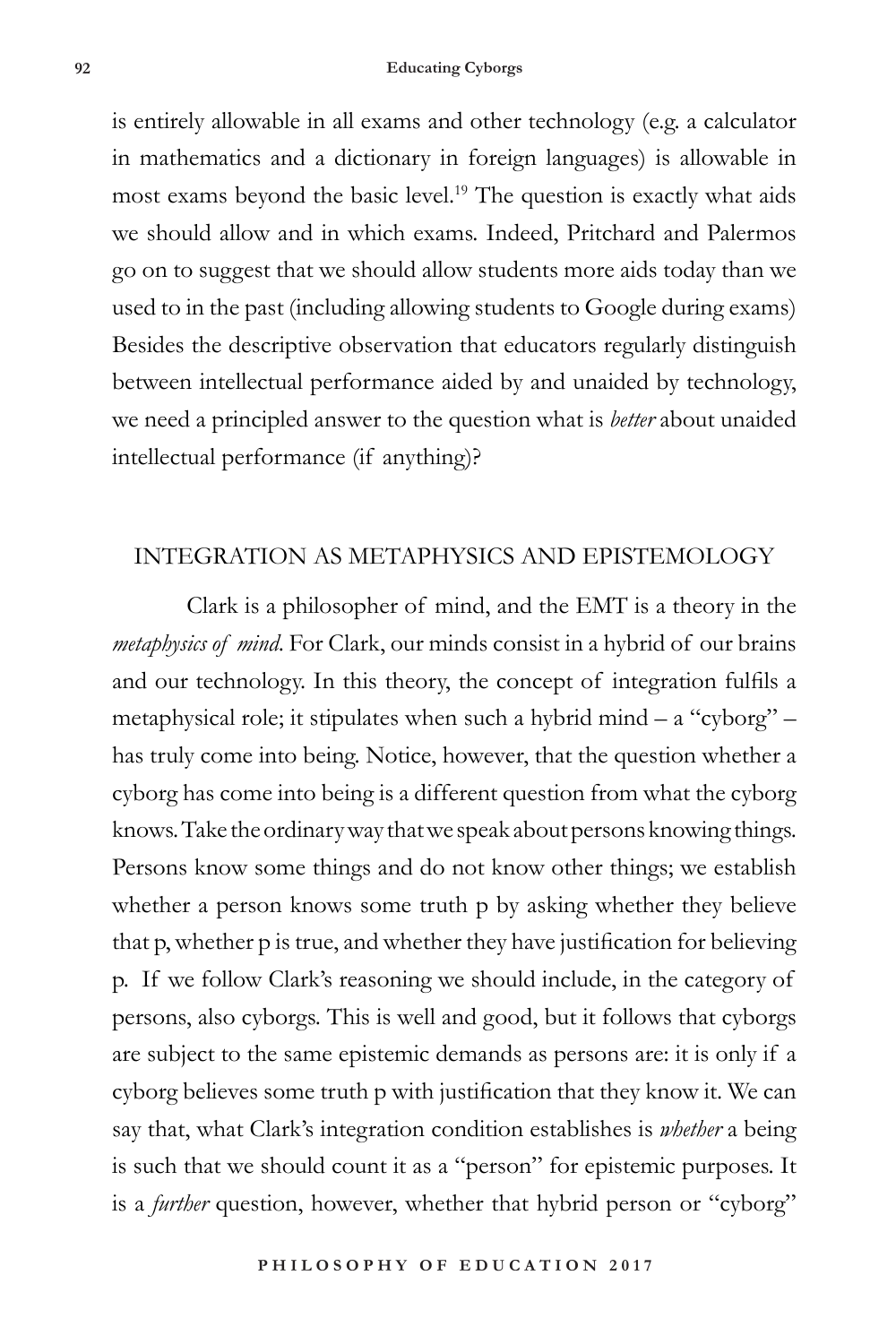actually knows something or does not know it.

We can use another example by Aizawa to explain the point: we can imagine a person/device combination that is well enough integrated in the metaphysical sense to be called a cyborg, while at the same time not conducting themselves creditably, epistemically speaking. In Aizawa's example, a keen cyclist called Mort buys a new cycling computer for his bicycle. Mort comes to rely on this computer to show him how fast and far he rides, how hard he is training etc. Over time, Mort's cycling computer becomes integrated in his cognitive character; he always has it to hand when cycling, he consults it all the time to know his speed, and he relies on it implicitly (cycling faster when it shows he is going too slow, cycling slower when it shows he is going too fast, stopping when it shows he has covered the right distance … and so on). By Clark's standards, Mort-and-his-computer has become a cyborg. However, it is a further question whether Mort-the-cyborg *knows* how far and fast he rides. If what the computer tells him is *false*, for instance, he will not *know* how far and fast he rides. In Aizawa's example, this is exactly the case; because Mort has failed to calibrate the computer to his bicycle's wheel size, the cycling computer gives him systematically false information.<sup>20</sup>

The Mort example is one where a person can be counted as a cyborg according to Clark's definition , but still fails to know because the cognitive technology he uses is not reliable (due to being set up wrong). The implication is this: whether we want to say that our minds have become melded with our machines is a red herring to the educational matters that concern us. While very interesting from the metaphysical point of view (are all our students really little cyborgs?), the real educational questions that will concern us, such as "what are our students learning?" and "have they learned effectively enough for us to be satisfied with their learning?," are not settled on this metaphysical basis alone. What we need to estab-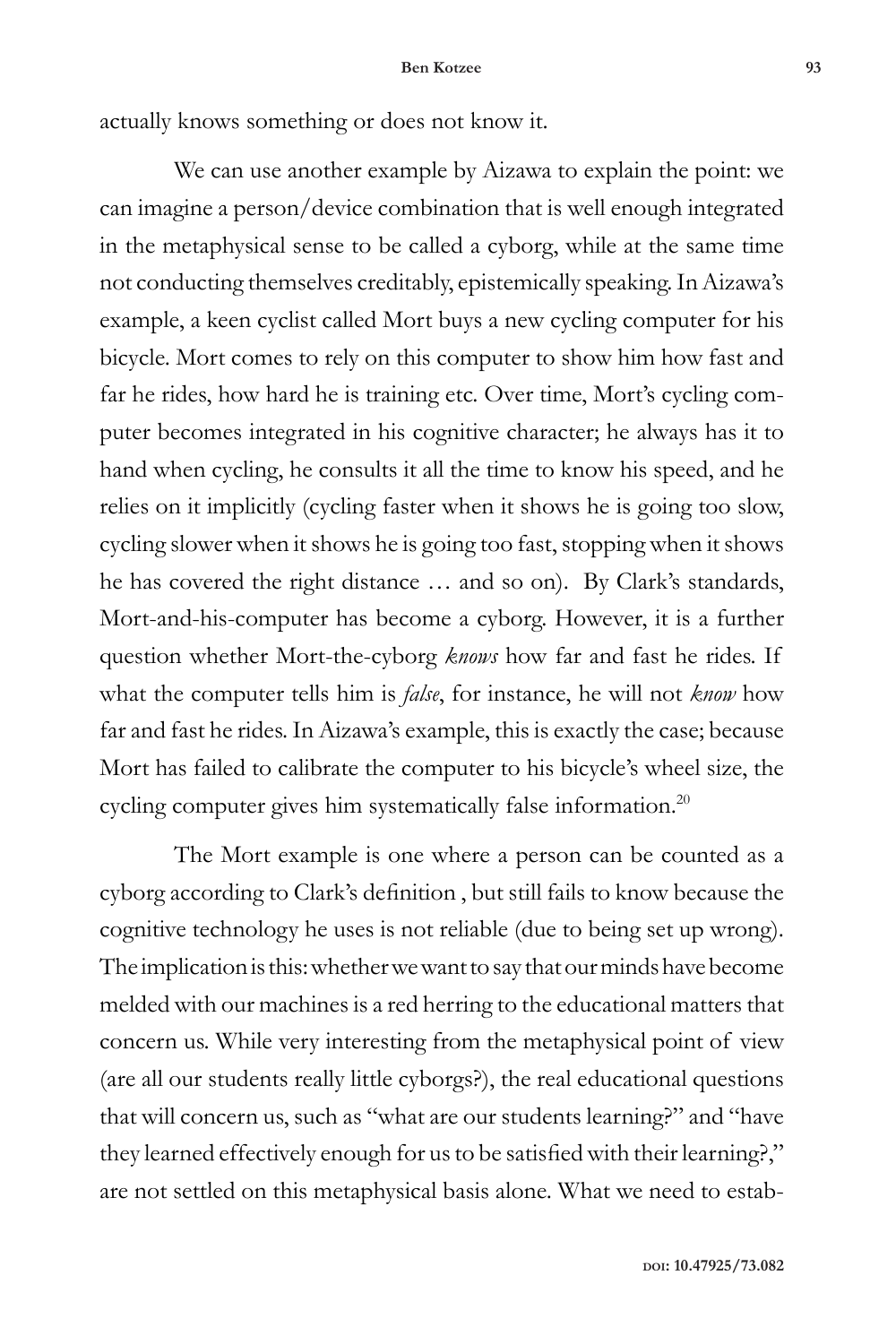lish is whether, for our purposes, children have learned what they need to learn *well enough*. What we need is a way to think about what learners can do with and without technology, and how that should influence our thinking about what "good enough" learning really means.

## CREDIT FOR PRACTICE

At bottom, what is driving the problem is one of (what virtue epistemologists call) "epistemic credit." In Aizawa's example, does Opie deserve epistemic credit for passing his exam? Yes, because he mastered the material and then solved the problems on the exam independently. Does Otis deserve epistemic credit for passing his exam? Well, not as much as Opie. Otis certainly deserves a degree of credit – after all, he understood the material well enough to make notes about it and he understood the notes well enough to pass the exam with their help. But, he still had to cheat to pass the exam. Whether Otis used notes or a mobile phone, computer, or tablet, Otis does not deserve our epistemic admiration as much as Opie does.

The credit problem in this area is simple: can epistemic credit be attributed to a person based on what a machine tells them or not? For our educational purposes, we don't (yet!) think it is quite good enough to allow computers to be used completely generally in exams – we still value the student's performance that is not aided by technology more than that of the student who is aided by technology. Outside our exam halls, however, we do give people quite a bit of credit for what they can achieve using technology. The fact that people in our society know and can do all sorts of interesting things are genuine cognitive achievements enabled by technology: Think of the accountant who knows how much tax I have to pay based on a spreadsheet, the delivery driver who finds my house from the other side of town using his satnav, or the doctor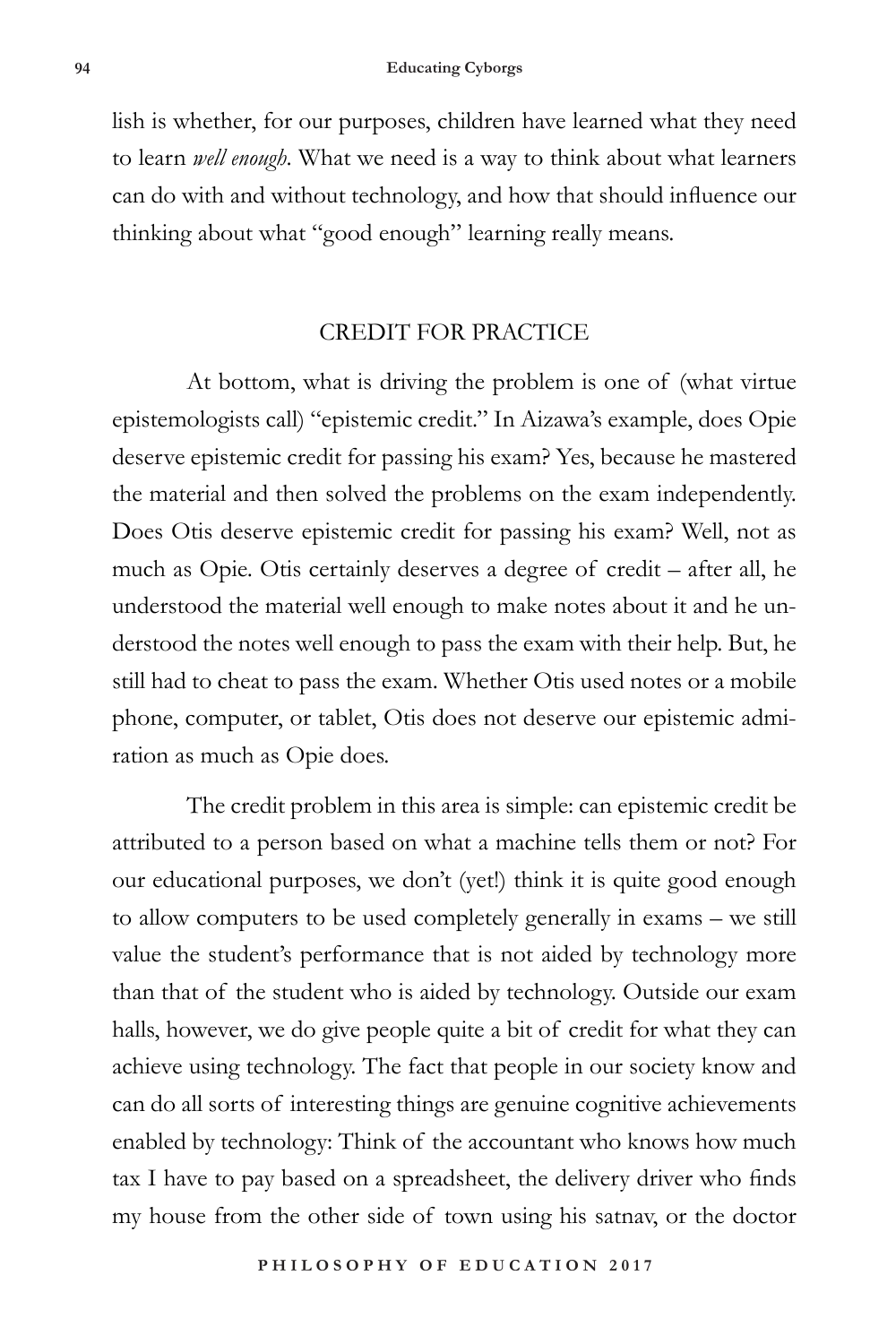who can see inside my very bones using an x-ray machine. Denying that people like these genuinely know what cognitive technology tells them would be unrealistic, for it would render their success in accomplishing these important tasks mysterious ("The accountant didn't really know how much tax I had to pay; luckily his computer told him").

How, though, does one explain that we can attribute epistemic success to *people* when we all well know that they could never have achieved those successes but for their use of technological aids? Two broad routes are open to us here:

> 1) Either we can say that person and machine together constitute a person/machine hybrid or cyborg that, for epistemic purposes, can be the subject of the attribution of success as much as an ordinary person can. (This is the approach taken by Clark).

*Or*

2) We can stick to our ordinary metaphysics of persons and tell a different story about how people can take credit for what machines tell them (even in cases where they are seemingly fully reliant on those machines).

I want to argue for a version of option 2.

Richard Menary holds that cognitive integration should be understood in the context of how the knower manipulates external cognitive resources in order to gain knowledge.<sup>21</sup> Menary holds that extended-mind-style arguments do not recognize the depth of what is involved in our practices using technology. Being able to use external resources – such as Otto's notebook or Otis's notes – presupposes that someone understands how to use these resources and what they communicate. This manipulation of external processes makes available modes of thinking that purely internal representation does not. Manipulating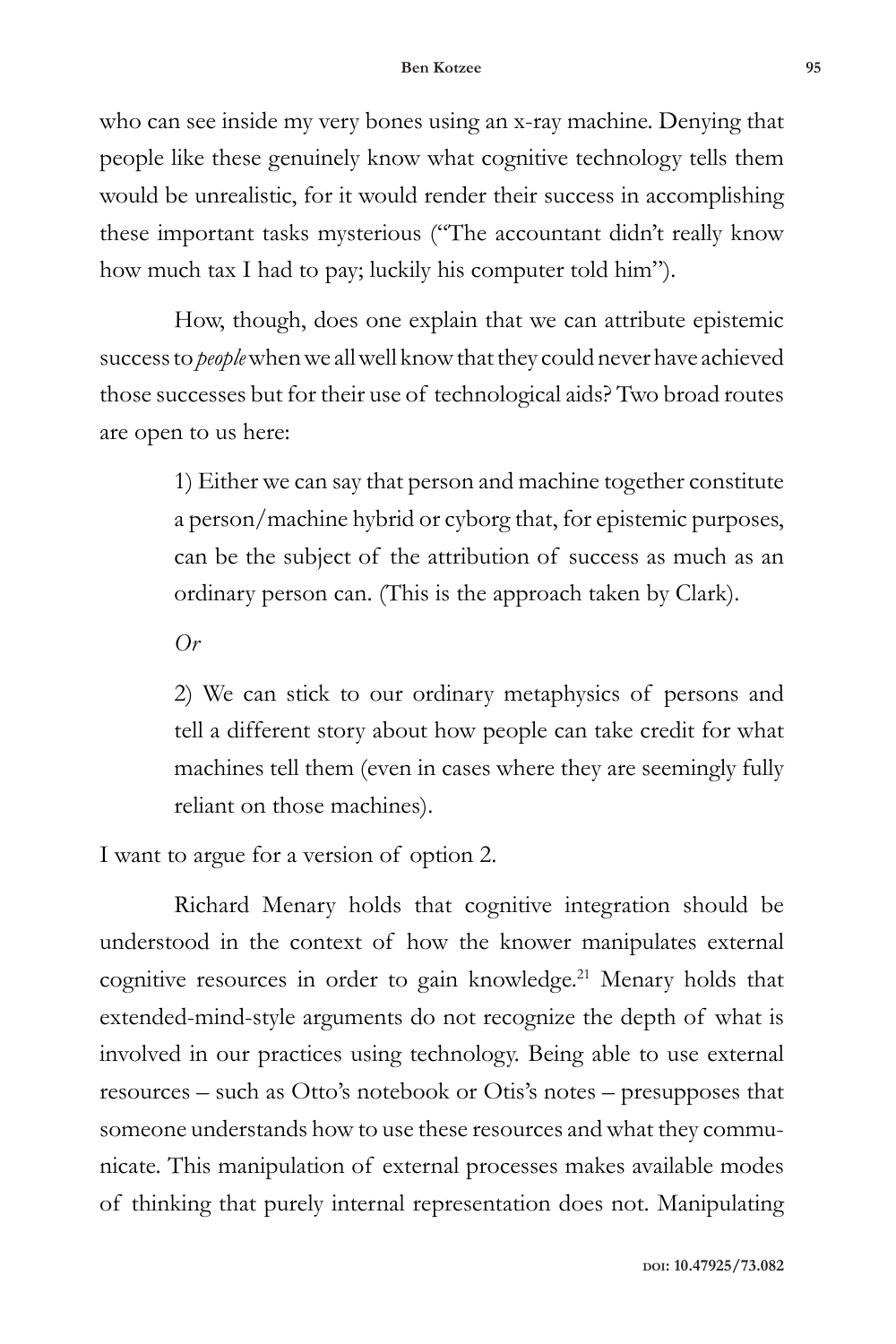#### **96 Educating Cyborgs**

cognitive devices does not merely extend our cognitive range. Instead, part of what it is to be a specifically human thinker is due not only to our nature as social beings but also to our use of technology. This gives thinking about extended cognition a role to play in explaining how human thought evolved and why it has the specific character that it does at all. As Menary holds: " … we get to be readers and writers, mathematicians and so on by a process of transforming existing cognitive abilities to perform new, cultural, functions."22

Menary, then, proposes a different way in which one can view the idea that cognition extends. Study of extended cognition in the style of Clark is the study of the causal relationships between human actors and cognitive technology, which can put cognitive technology on a par (functionally speaking) with "in-the-head" cognitive processes. Menary calls this "artefact extension" (AE). What Menary calls enculturated cognition (EnC) on the other hand, is the study of how our cognitive practice of using cognitive technology works and how this transforms human thinking. On Menary's account, what a person deserves credit for in using external cognitive resources – and that includes machines – is using it correctly, and well, in accordance with the right *practice* for using it.

Following Menary, we can hold that it is our *practices* of using technology that are extended, not our minds as such. But to say that our practices of using technology are, by their nature, extended, and that we cannot engage in the kind of thinking that we do with technology without it, is already to say much about the nature of human thinking and "the human mind." It is to say that human thought extended by technology takes on a different character and cannot be realized in any other way than by people working with technology. Because practices are passed on and picked up socially, there is no other way to become part of a practice (or to begin to practice in a certain way) but to *learn* it.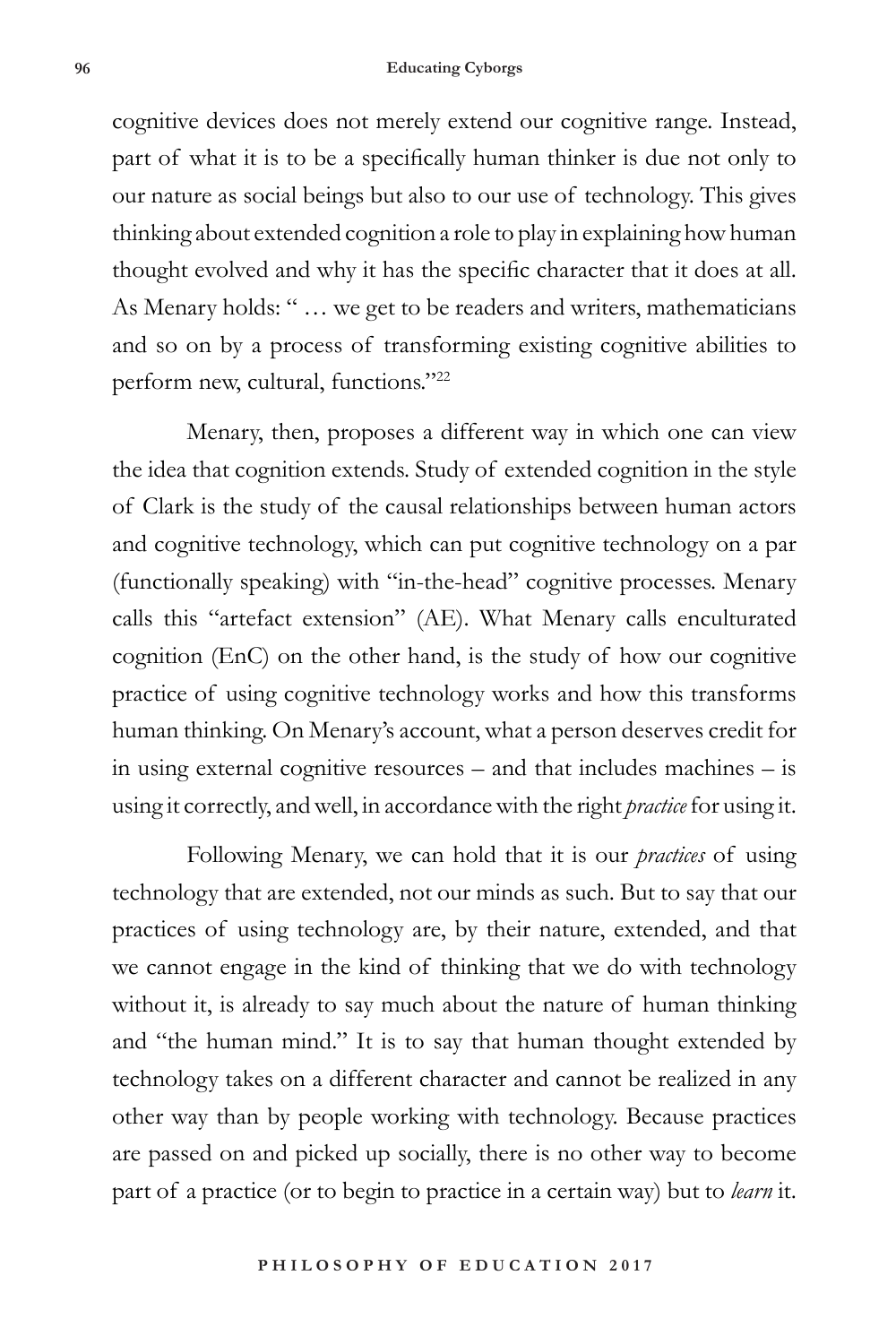As Meredith Williams holds, saying that a practice is social and that it is learned is two sides of the same coin.23

If the use of cognitive technology is a form of practice and if any practice must be learned, then *learning* plays a crucial role in understanding the creditable use of technology. To see this, consider that one has to learn to use even the most user-friendly machines. All cognitive technology presupposes at least some background of learning in order to use them. For instance, to use a satnav system when driving presumes some understanding of space, of left and right, of the rules of the road, of the meaning of traffic signs and road markings, etc. To use Google, one needs to understand search terms, search operators, and search results; moreover, one needs to be able to use language and type. These examples show that, even though technology sometimes plays a distinctive enabling role in making possible enhanced human knowledge, the user of the technology brings a crucial background of learning to her interaction with cognitive technology. This is also why I think we should give Otis (in Aizawa's example) *some credit* for what he had learned. He had, after all, learned at least enough to make effective notes and to use these notes effectively to get an A on his exam.

### EDUCATIONAL IMPLICATIONS

I started by asking what we should think about the relationship between aided and unaided knowledge in education. Is there any reason to prefer that students be able to perform certain intellectual tasks (that could be performed by cognitive technology) for themselves? Or are aided and unaided knowledge equivalent, and so, we need not prefer unaided intellectual performance in the education system? To answer, it is necessary to step back and consider the motivation of philosophers of mind in proposing the theory of the extended mind at all.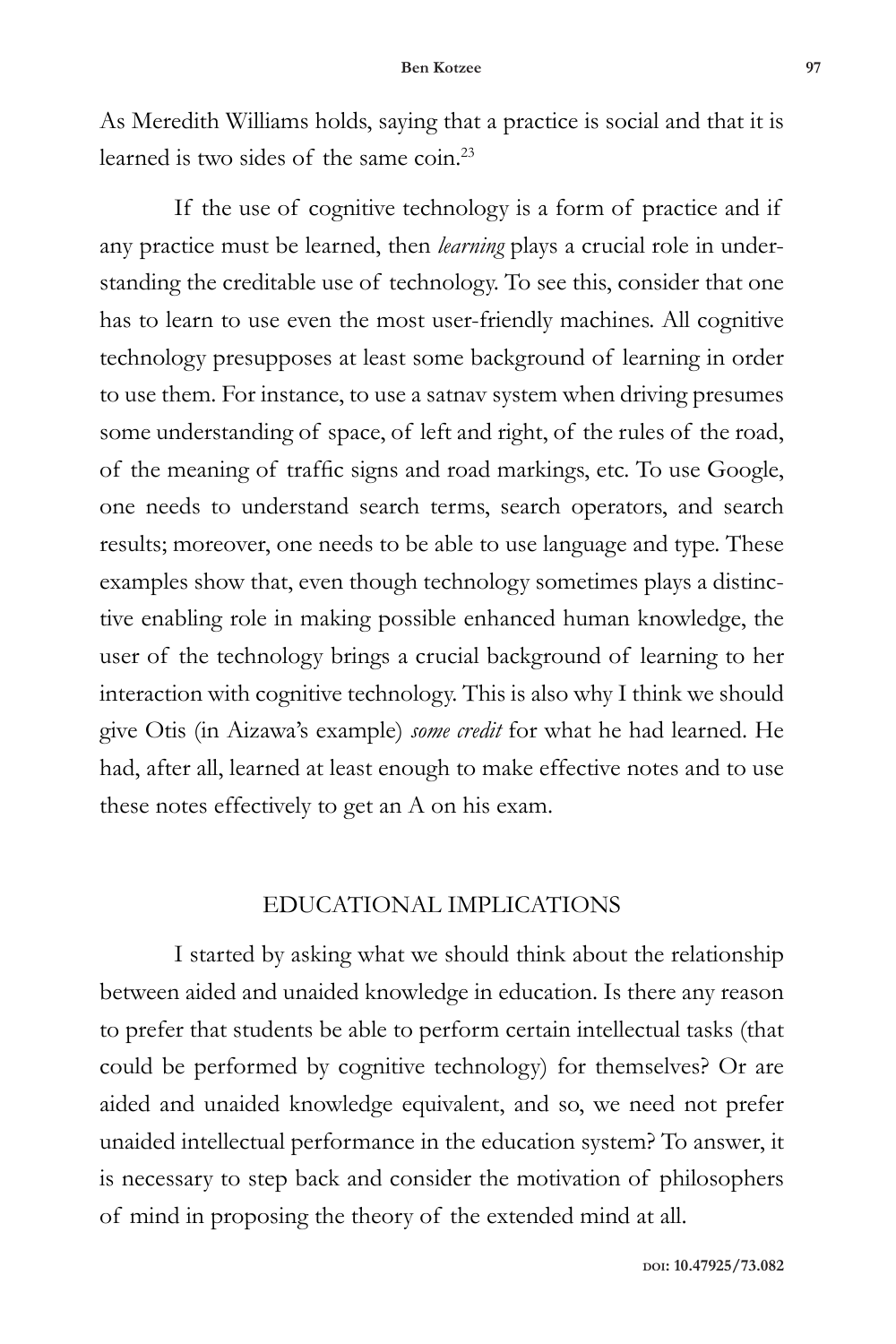#### **98 Educating Cyborgs**

As we saw, Clark notes the functional equivalence in cognition between processes that have their home in the brain and processes outside the body, and concludes that the mind extends outside the head. Fascinating as this is, what does this consideration about the metaphysics of mind tell us about how to conduct education? The observation that the mind extends and that, for many people, cognitive technology is intimately interwoven with their thinking, translates, at best, into a very broad permission to use technology in the classroom. Clark and others (including me) would say that, given how pervasive technology is in modern thinking, it would be absurd and counter-productive to deny school children the chance to learn to use these same tools for thinking. Admitting this still leaves very many pedagogical questions un-answered, however; such as at what age, which tools, in what order they should be introduced, how children should be taught to use them, etc. Saying "the mind extends" is fine. But practically, we want to be able to provide guidance and help to students to extend their minds by using external resources. The instructions "wear a smartwatch" or "use Google" or "get your calculator out" do not tell children in detail how to use any of these pieces of technology or how to use them well.

If what I have suggested above is right, the technological education we want to give children will be designed to help them become part of responsible *practices* (in Menary's sense) of using technology. This will require teaching students about technology, letting them practice with it, and also inculcating attitudes to the use of technology. Moreover, it will involve teaching students about (and letting them discover for themselves) what the limits of technology are, and when technology is and is not reliable. In order to do so, a space will always remain for teaching students what problems they can solve by thinking alone.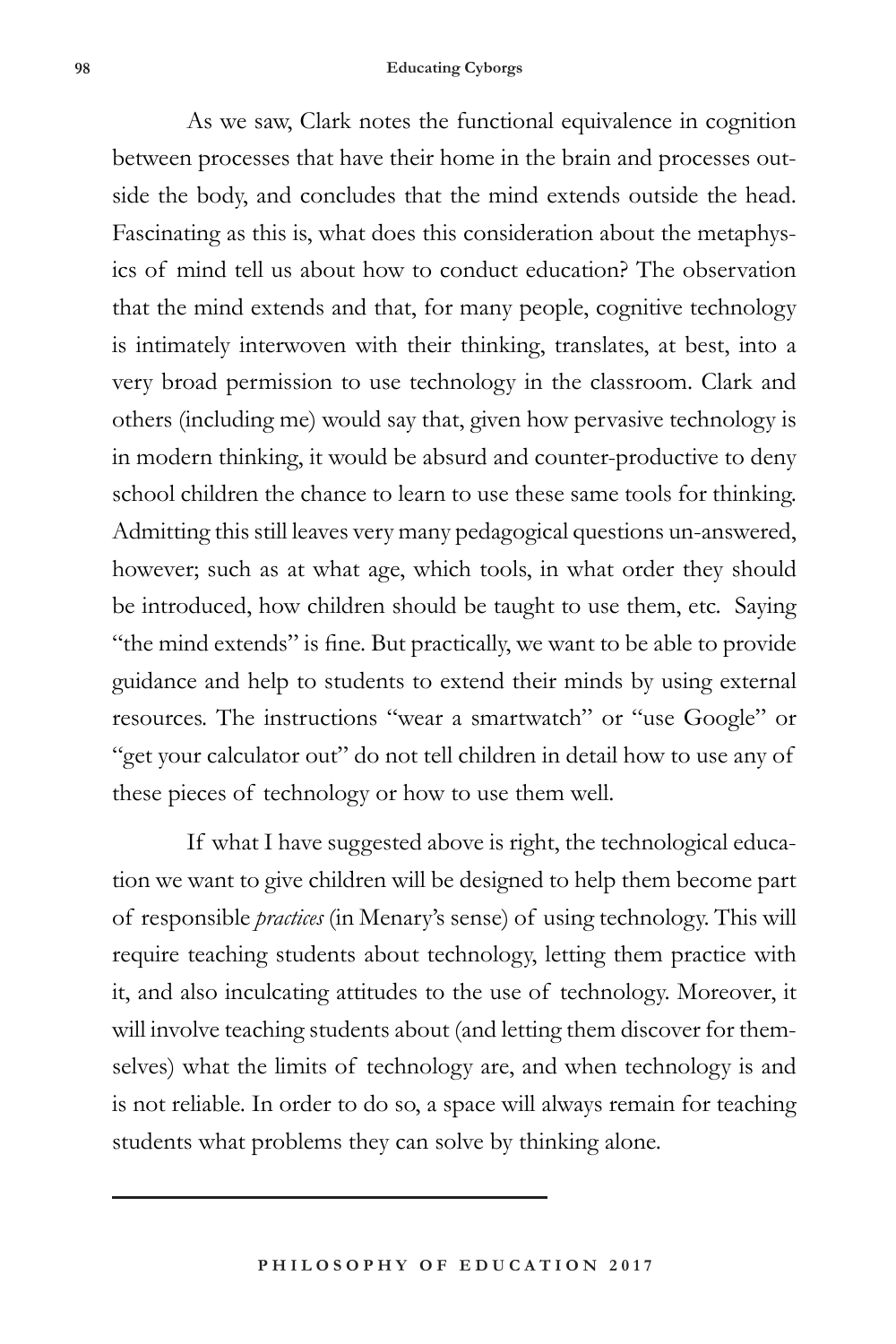1 An extended version of this essay was published as: Ben Kotzee, "Cyborgs, Knowledge, and Credit for Learning," in *Extended Epistemology*, eds., J. Adam Carter, Andy Clark, Jesper Kallestrup, S. Orestis Palermos, and Duncan Pritchard (Oxford: Oxford University Press, 2018). Parts are reproduced here by permission of Oxford University Press.

2 Donna Haraway, "A Cyborg Manifesto: Science, Technology, and Socialist-Feminism in the Late Twentieth Century" in *Simians, Cyborgs and Women: The Reinvention of Nature* (London: Routledge, 1991).

3 Andy Clark, *Natural Born Cyborgs* (Oxford: Oxford University Press, 2003).

4 Tim Angus, Ian Cook, and James Evans, "A Manifesto for Cyborg Pedagogy," *International Research in Geographical and Environmental Education* 10, no. 2 (2001): 195-201.

5 George Siemens, *Connectivism: a learning theory for the digital age* (2005), http://www. elearnspace.org/Articles/connectivism.htm

6 Spyridon O. Palermos and Duncan Pritchard, "To Google, or Not to Google, During Exams?," *Educational Technology and University Business* (2015).

7 Clark, *Natural Born Cyborgs*, 10.

8 Haraway, A Cyborg Manifesto, 150.

9 Andy Clark, and David Chalmers, "The Extended Mind," *Analysis* 58, no. 1 (1998): 7-19, 9.

10 Ibid.

11 Haraway, A Cyborg Manifesto, 154.

12 Charles Garoian and Yvonne Gaudelius, "Cyborg Pedagogy: performing resistance in the digital age," *Studies in Art Education* 42, no. 4 (2001): 333-347.

13 Rosemary Klich, "The 'unfinished' subject: Pedagogy and performance in the company of copies, robots, mutants and cyborgs," *International Journal of Performance Arts and Digital Media* 8, no. 2 (2012): 155-170, 155.

14 Angus, Cook, and Evans, *Cyborg Pedagogy*, 198-199.

15 Ibid.

16 Andy Clark, "Memento's Revenge: the extended mind, extended," in *The Extended Mind*, ed. Richard Menary (London: MIT Press, 2010), 46.

17 Kenneth Aizawa, "Extended Cognition, Trust and Glue, and Knowledge," in *Extended Epistemology*, eds J. Adam Carter, Andy Clark, Jesper Kallestrup, S. Orestis Palermos, and Duncan Pritchard (Oxford: Oxford University Press, 2018).

18 Ibid., 10

19 Palermos and Pritchard, "To Google, or Not to Google, During Exams?."